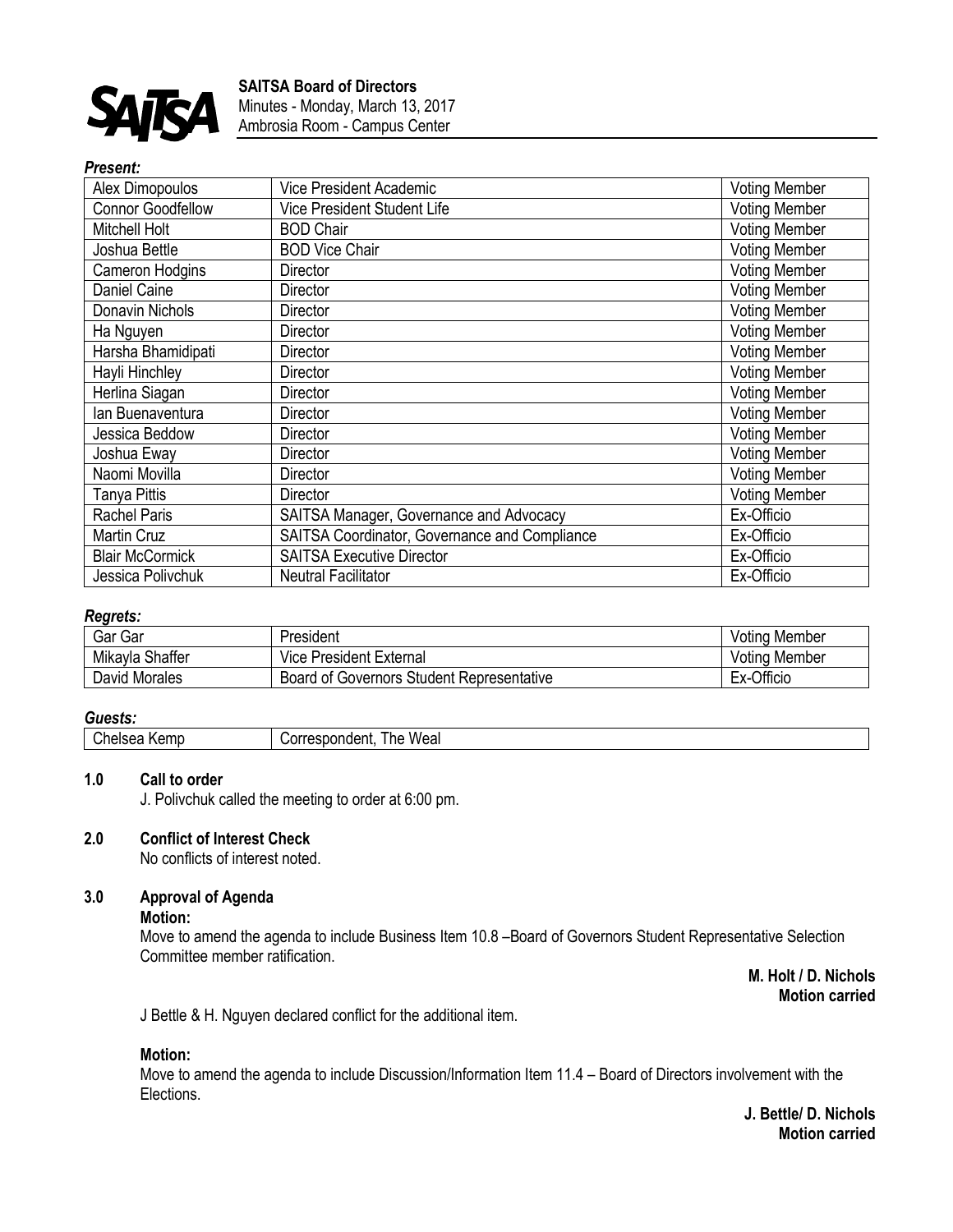### **Motion:**

Move to approve the amended agenda as presented.

**M. Holt/ D. Nichols Motion carried** 

# **4.0 Adoption of Minutes**

**Motion:**

Move to approve the BOD Meeting Minutes from Monday, February 13th 2017.

**5.0 In-Camera – M. Holt Motion:** Move the meeting in-camera

**Motion:**

Move the meeting ex-camera

**M. Holt/ T. Pittis Motion carried**

**M. Holt /D. Nichols Motion carried**

**J. Beddow/ N. Movilla Motion carried**

### **6.0 SAITSA HQ Presentation – B. McCormick**

B. McCormick presented an update on SAITSA HQ to the Board. He noted that the focus of the Student Space Expansion Advisory Committee has been to expand student services and non-academic space for students in the new building. B. McCormick also noted that since the start of the planning process, SAITSA has hosted multiple focus groups to ensure that all stakeholders, primarily students, have ample opportunity to have input in the development of the building. The new student building will include revenue generating operations for SAITSA, which will support SAITSA's Social Enterprise Strategy. SAITSA HQ will include non-academic space for students, including but not limited to: bookable rooms, entrepreneurial storefronts for students, study space and casual areas for students to relax and be with friends. An Order-in-Council from the Government of Alberta is needed in order for construction of the building to commence. B. McCormick also stated that SAIT has indicated that they are working to incorporate the construction or building operations into SAIT programs to help make the building truly by and for students.

### **7.0 Individual Reports**

Verbal report was provided by A. Dimopoulos and C. Goodfellow. A. Dimpoulos's report has been circulated prior to the meeting.

### **8.0 Committee Reports**

A. Dimopoulos presented a report on behalf of the Finance Committee.

R. Paris presented a report on behalf of the Governance Committee. A report has been submitted and circulated prior to the meeting.

- D. Caine presented a report on behalf of the Campus Life Committee.
- B. McCormick presented a report on behalf of the Student Space Advisory Committee.

J. Bettle presented a report on behalf of the Environmental Sustainability Ad-Hoc Committee. A report has been submitted and circulated prior to the meeting.

### **9.0 Action Items**

**9.1 Provide feedback regarding SAITSA HQ to B. McCormick** – on- going

B. McCormick encouraged all Board Members to stop by the office to speak to him in regards to planning and development of SAITSA HQ or send an email.

- **9.2 Remove V. Williams from Board of Directors Mailing list completed**
- **9.3 List of SAITSA Events Emailed to Directors –** completed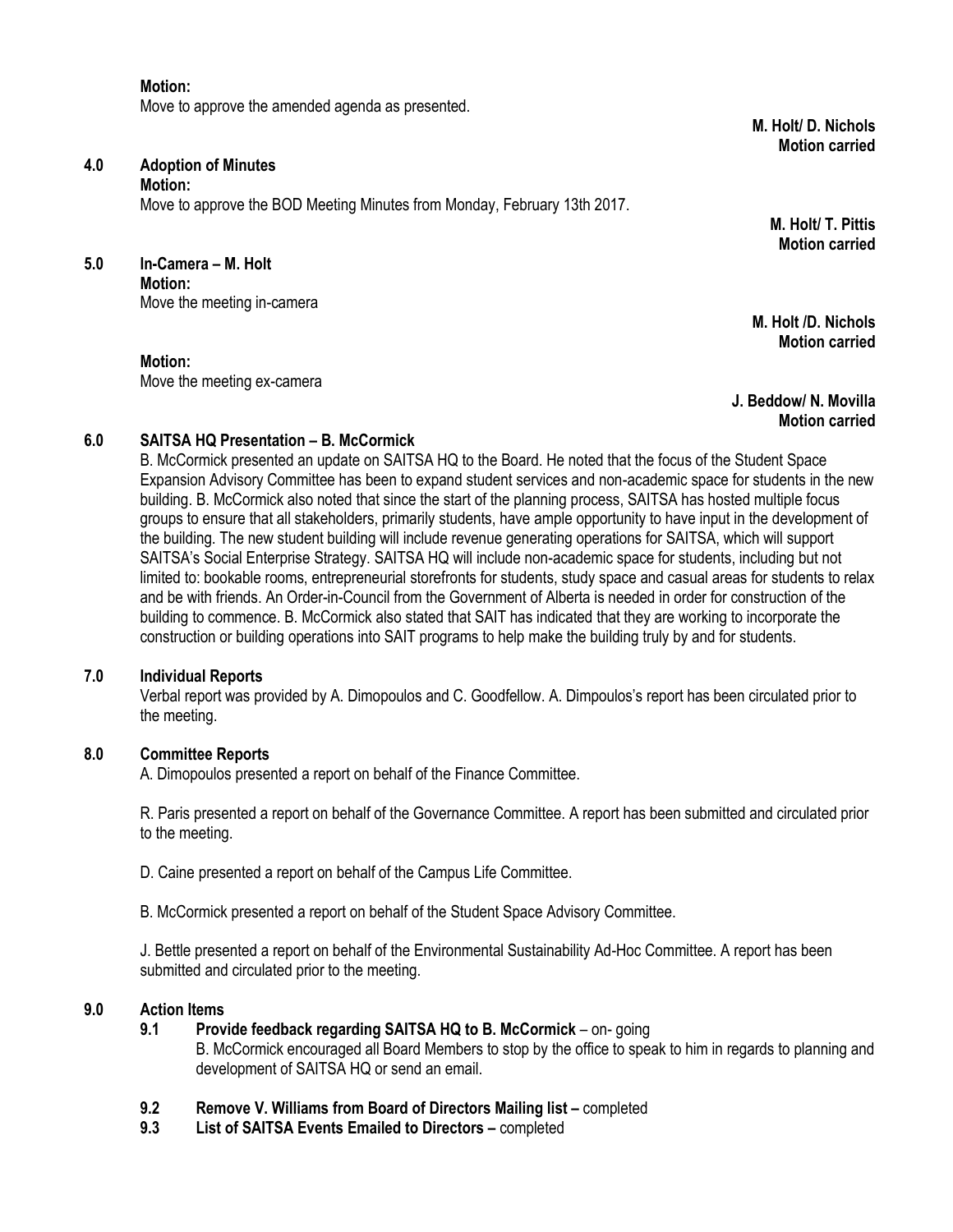# **10.0 Business Items**

#### **10.1 1 st Reading – Bylaw Revision 7.7.1**

R. Paris provided the Board an overview of the current challenges with Bylaw 7.7.1. The current wording was too restrictive, stating that the Board shall elect its Chair and Vice Chair no later than the second meeting of the Board after the Fall Retreat. The proposed changes to Bylaw 7.7.1 will allow the Board to elect its Chair and Vice Chair any time after the Retreat at an appropriate time.

7.7.1 to read: "The Board Chair and Board Vice Chair shall be appointed from within the BOD by the eligible voting members."

### **Motion:**

Move to approve the 1<sup>st</sup> Reading of the Bylaw Revision 7.7.1.

### **A. Dimopoulos/ D. Nichols Motion carried**

#### **10.2 1 st Reading – Bylaw Revision 10.2**

R. Paris mentioned that the Governance Committee recommended that Bylaw 10.2 is too long and restrictive. Governance Committee recommended that Bylaw 10.2 is to be divided into two and proposed an additional point 10.3. Bylaw 10.2 will state that each member of the Board must sit on at least one SAITSA committee and Bylaw 10.3 will outline SAITSA's standing committees.

The Board discussed that both Bylaw 10.2 and 10.3 are synchronous and one motion was struck for the approval of the revision of Bylaw 10.2 and the adoption of Bylaw 10.3.

10.2 to read: " All members are expected to sit on a minimum of one committee."

10.3 to read: "Standing Committees of the Board shall include: finance, governance and campus life. The President and the Board Chair will appoint members to committees, which are to be ratified by the Board."

#### **10.3 1 st Reading – Bylaw 10.3**

## **Motion:**

Move to approve the 1<sup>st</sup> Reading of Bylaw Revision 10.2 and the adoption of Bylaw 10.3.

**J. Bettle/ J. Beddow Motion carried**

#### **10.4 2 nd Reading – Bylaw Revision 7.7.1**

# **Motion:**

Move to approve the 2<sup>nd</sup> Reading of Bylaw Revision 7.7.1.

**C. Goodfellow/ J. Bettle Motion carried**

#### **10.5 2 nd Reading – Bylaw Revision 10.2**

Both Bylaw 10.2 and 10.3 are synchronous and one motion was struck for the approval of the revision of Bylaw 10.2 and the adoption of Bylaw 10.3.

#### **10.6 2 nd Reading – Bylaw 10.3**

### **Motion:**

Move to approve the 2<sup>nd</sup> Reading of the Bylaw Revision 10.2 and the adoption of Bylaw 10.3.

**J. Bettle/ J. Beddow Motion carried**

# **10.7 Approval of SAITSA's Sustainability Vision**

## **Motion:**

Move to adopt the SAITSA's Sustainability Vision as a strategic document.

**J. Bettle/D. Nichols Motion carried**

**10.8 Board of Governors Student Representative Selection Committee Members Ratification**